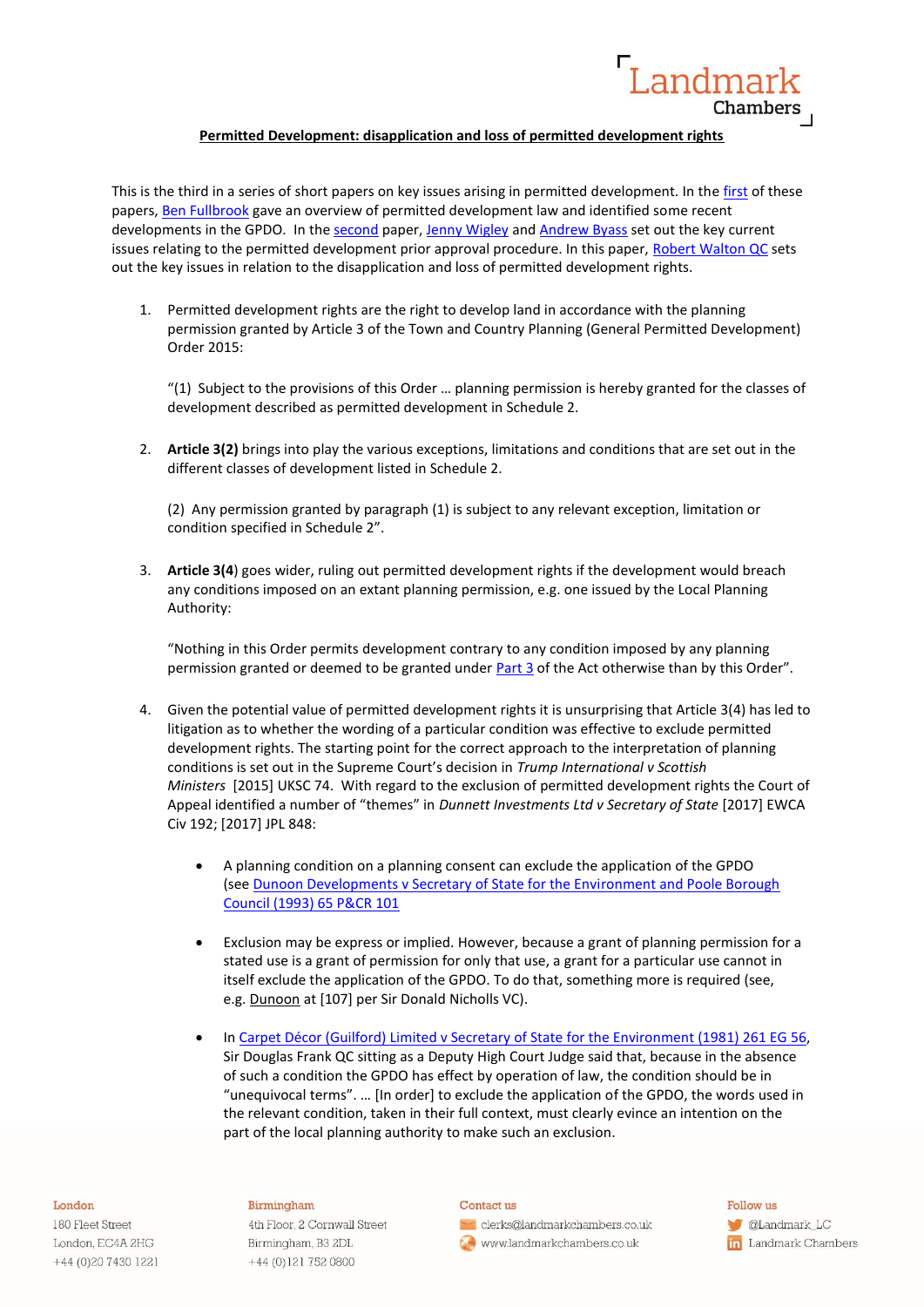

Landmar

**Chambers** 

6. **Article 3(5)** excludes reliance on permitted development rights where the underlying building or use is unlawful:

"The permission granted by Schedule 2 does not apply if—

- a) in the case of permission granted in connection with an existing building, the building operations involved in the construction of that building are unlawful;
- b) in the case of permission granted in connection with an existing use, that use is unlawful.
- 7. Article 3(5) is concerned with the legality of the building / use as at the time of the implementation of the permission granted by Schedule 2. So, if the building / use becomes lawful pursuant to a retrospective grant of planning permission then permitted development rights will accrue, unless of course they are excluded by condition attached to the new permission. Permitted development rights would also accrue if the building / use became lawful by passage of time.
- 8. As can be seen, permitted development rights can be lost as a result of an unlawful change of use in the land. To take an example: Use A is lawful and can be changed to Use B under permitted development rights. But the landowner unlawfully changes to Use C which does not benefit from any permitted development rights. In this situation the landowner has lost the ability to change to back to Use A, and cannot therefore rely on the Order to change from Use A to Use B. Sullivan J (as he then was) put it more succinctly in *Fairstate v Secretary of State* [2004] EWHC 1807 (Admin) | [2004] 7 WLUK 191:

"… if there is a material change of use from use X which has continued for 10 years and has therefore become immune from enforcement action and lawful to use Y, then a change back from use Y to use X will be a further material change of use requiring planning permission. That is why, in shorthand form, it can be said that the right to continue with the immune use will have been "lost"".

- 9. It follows that in assessing whether permitted development rights apply it is always essential to investigate the legality of the existing building / use.
- 10. Finally, **Article 4** allows the Secretary of State or the Local Planning Authority to make a direction disapplying particular permitted development rights:

"If the Secretary of State or the local planning authority is satisfied that it is expedient that development described in any Part, Class or paragraph in [Schedule 2,](https://uk.westlaw.com/Document/I846A42E0D82A11E4AE5DA36A3DA01F57/View/FullText.html?originationContext=document&transitionType=DocumentItem&contextData=(sc.DocLink)) other than Class DA of Part 4 or Class K, KA or M of Part 17, should not be carried out unless permission is granted for it on an application, the Secretary of State or (as the case may be) the local planning authority, may make a direction under this paragraph that the permission granted by [article 3](https://uk.westlaw.com/Document/I8464EBB0D82A11E4AE5DA36A3DA01F57/View/FullText.html?originationContext=document&transitionType=DocumentItem&contextData=(sc.DocLink)) does not apply to—

- a) all or any development of the Part, Class or paragraph in question in an area specified in the direction; or
- b) any particular development, falling within that Part, Class or paragraph, which is specified in the direction,

and the direction must specify that it is made under this paragraph".

## Birmingham

180 Fleet Street London, EC4A 2HG +44 (0) 20 7430 1221

London

4th Floor, 2 Cornwall Street Birmingham, B3 2DL +44 (0)121 752 0800

# Contact us

clerks@landmarkchambers.co.uk www.landmarkchambers.co.uk